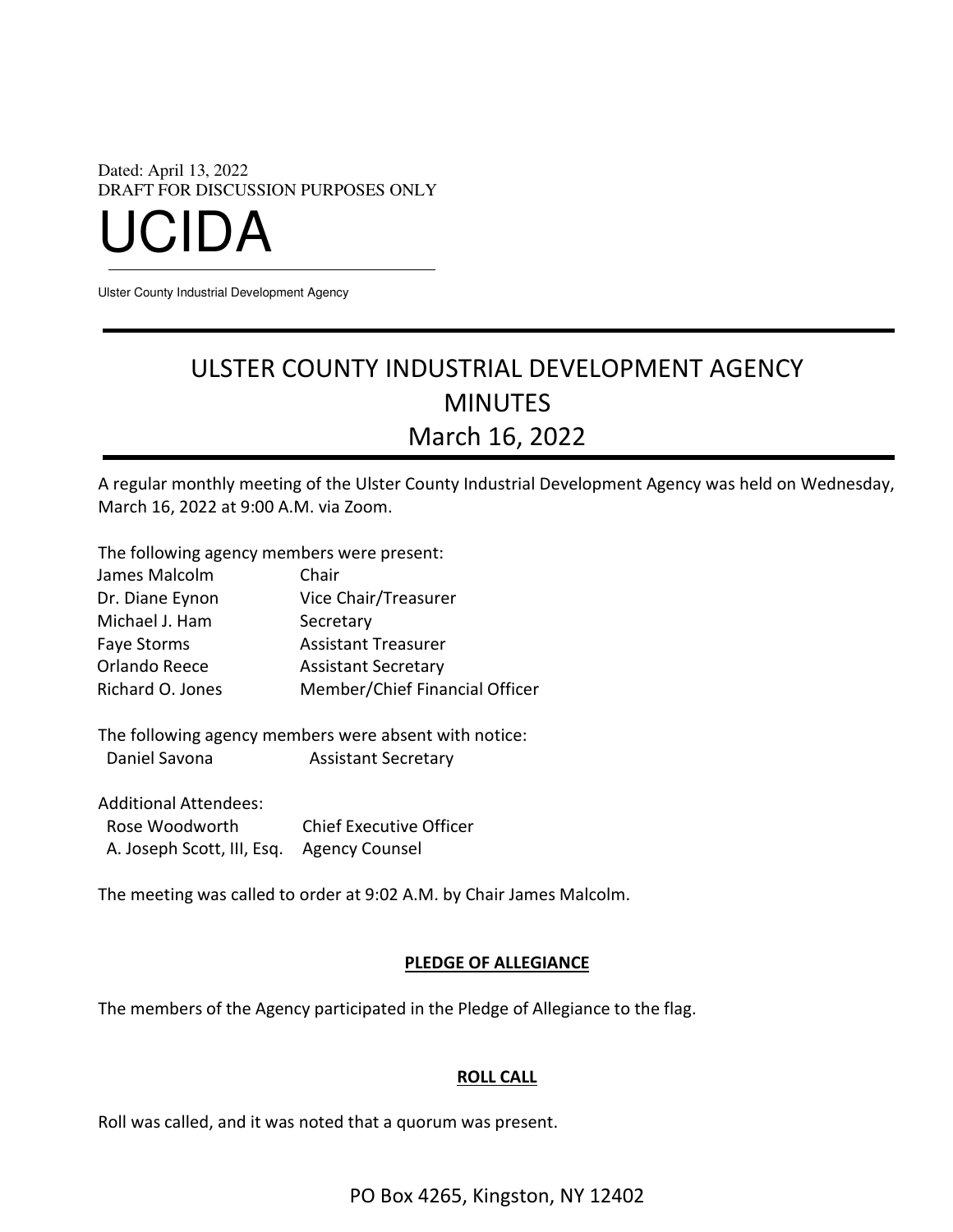## READING OF THE UCIDA MISSION STATEMENT

The mission of the Ulster County Industrial Development Agency is to advance the job opportunities, general prosperity, and long‐term economic vitality of Ulster County residents by targeting tax incentives, bonding, and other assistance to foster creation and attraction of new business and the retention and expansion of existing business.

#### MINUTES

- Motion: Richard O. Jones, seconded by Dr. Diane Eynon and Orlando Reece, moved to approve the minutes of the February 16, 2022 regular meeting as presented.
- **Vote:** The motion was unanimously adopted (6-0).

## PUBLIC COMMENT

There was no Public Comment.

#### EXECUTIVE SESSION

- Motion: Faye Storms, seconded by Orlando Reece, made a motion to enter executive session for discussion on financial history and background regarding the personal and financial history of a potential job applicant.
- **Vote:** The motion was unanimously adopted (6-0).

The Board entered Executive Session at 9:07 A.M.

- **Motion:** Faye Storms, seconded by Richard O. Jones, made a motion to come out of Executive Session.
- Vote: The motion was unanimously adopted (6‐0).

The Board came out of Executive Session at 9:55 A.M.

No action was taken during Executive Session.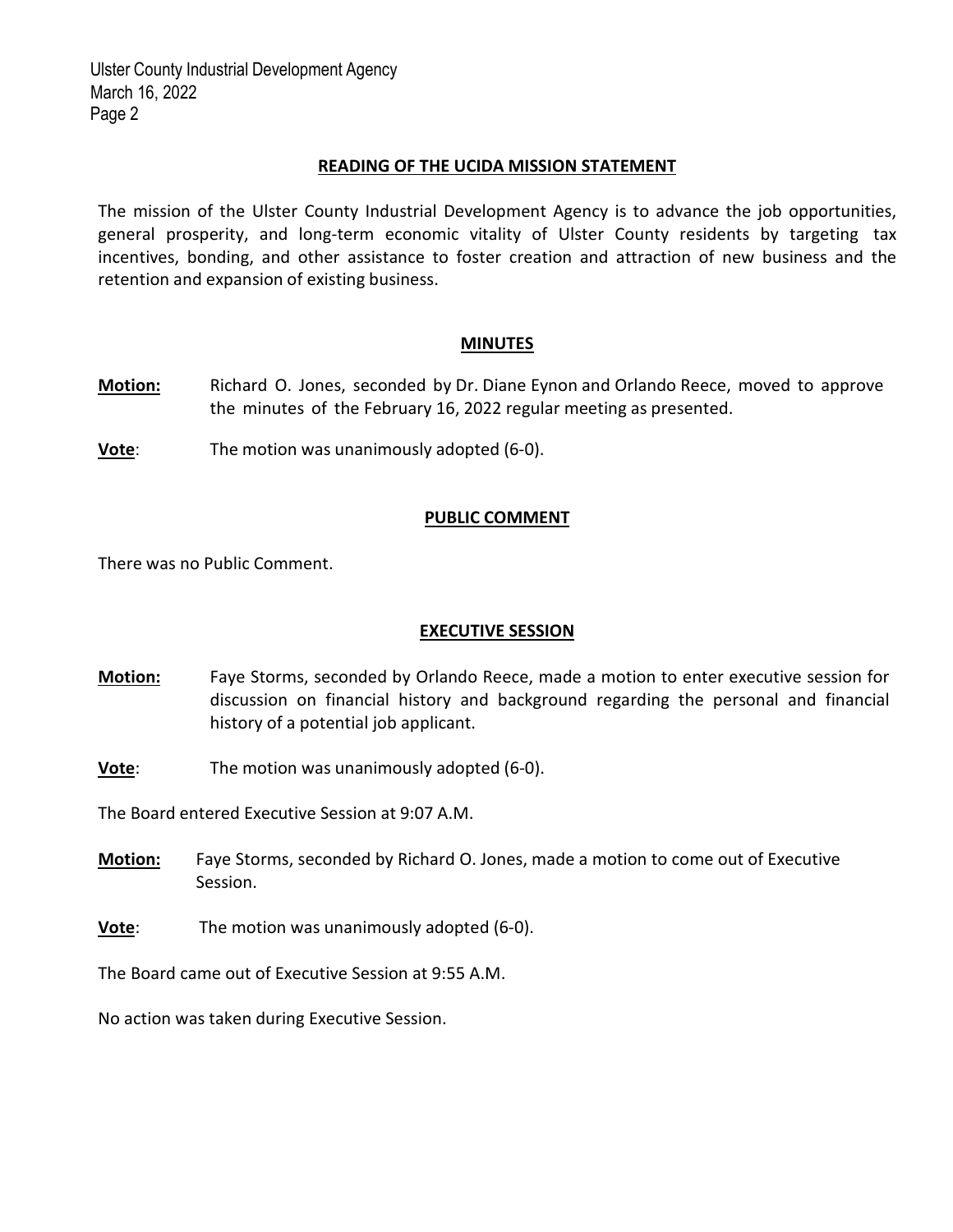## **FINANCIALS**

CEO Rose Woodworth presented the financial report. There were \$4,250 in late fees issues in February. This will be the end of the late fees for the year. The main expenses for the month were administration staff fees. Staff expenses were high due to annual reporting information. The bank balances are around \$900,000. There is \$400,000 of accounts receivable due to the Kingstonian Project. Monthly statements were sent out March 1, 2022. The CEO is hopeful to keep collecting past due receivables which will decrease the accounts receivable balance. The escrow balance is mostly from the Kingstonian Project. Accrued expenses were paid four days after February. These accrued expenses were legal fees for the months of November and December along with other expenses accrued for year end.

- Motion: Michael J. Ham, seconded by Dr. Diane Eynon, made a motion to accept the Financial Reports presented.
- Vote: The motion was unanimously adopted (6-0).

# CHAIR'S REPORT

Chair James Malcolm presented the Chair's Report. The Chair Expressed how happy he is with the processes carried on by the Agency. He touched on the pending application from CHPE and clarified that the Agency has not heard from the applicant in months.

# CHIEF EXECUTIVE OFFICER'S REPORT

Rose Woodworth presented the Chief Executive Officer's report. As part of her report, she reported on the following:

- A. The open meetings law changes are only valid as long as there is a state of emergency due to COVID‐19. The state of emergency is currently only through March 16, 2022. The CEO expects that the next Board meeting will be in person.
- B. The CEO and Agency staff member, Emily Brooks, attended the PARIS training on February 18, 2022.
- C. On February 28, 2022, both the CEO and Agency Counsel attended the New York State Economic Development Council's Annual Conference in Albany. Guest speakers included Governor Kathy Hochul and Senator Kirsten Gillibrand. The CEO attended break‐out sessions regarding marketing and communications that gave great perspectives and ideas for the Agency. Ulster County's former Deputy Director of Economic Development Kate Heidecker was part of a breakout session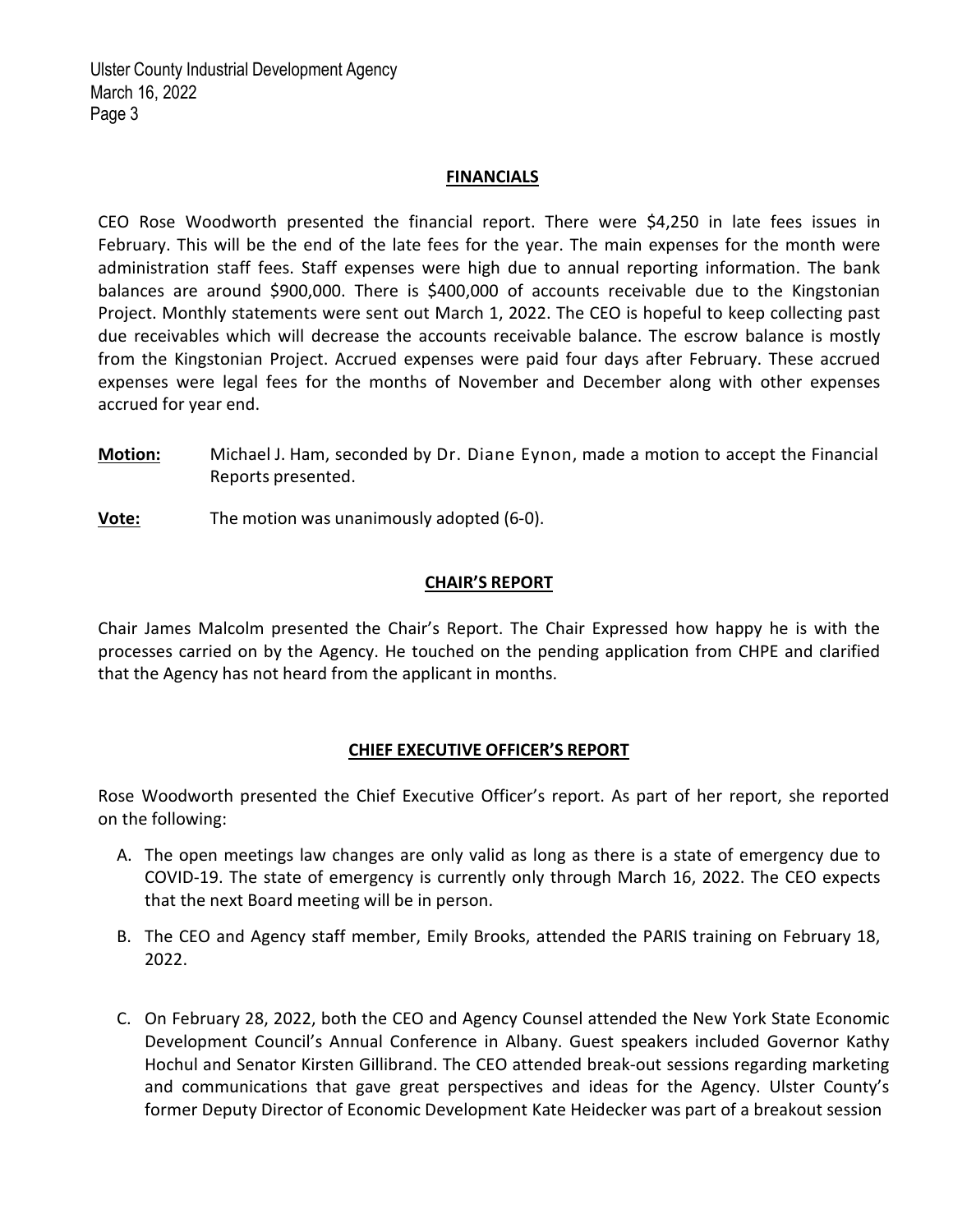to discuss the amazing work that our County did with using \$1 million in funds from the Cares Act to aid small businesses in the County with recovery from the pandemic.

- D. Agency staff is working diligently on and has been totally consumed with the year-end reporting. The CEO is hoping to have PARIS finalized by the end of this week. The staff also has all year‐end information together for the Audit & Governance Committees to review project performance for 2021. The CEO will work with both Chairs to get meetings scheduled.
- E. The Agency's marketing working group is meeting again on March 17, 2022, and the CEO expects that there will be some plans together for the next Board meeting.
- F. Agency Staff and Counsel have been oddly inundated with a lot of old project termination confirmations this past month. For any additional work caused by paperwork that was not legally necessary, the Agency collected our standard fees for this time of work.
- G. The Hudson Valley IDAs are finally going to start an IDA peer group. This is something that the Chair and the CEO have talked about the need for, and the CEO couldn't be more thrilled that Sarah Lee from Dutchess County is spearheading this. Right now, the group is working to the find the best date for everyone's availability. For the first meeting (which will be at Think Dutchess in Poughkeepsie), the goal is to collectively set the terms of the year, such as topics to be discussed, the frequency of meetings, length of meetings, and meeting locations. One of the things the CEO has already learned about is a very inexpensive online scheduling tool that will help find the best availability from all meeting participants. This is going to be a great timesaver, and it is just one tiny difference that has already come out of being able to work with peers.
- H. The CEO has been in touch again with Dan Baker, who is the Vice President of the Ulster County Assessor's Association. She is working on meeting with the assessors to figure out how the Agency and the assessors can all work together as best as possible to ensure PILOTs are calculated correctly and efficiently.
- I. The CEO closed the savings accounts at the Bank of Greene County on March 10, 2022. The Agency got notices about them being dormant for too long, and there was no need to keep them open anymore. The interest rate in the checking is higher than the savings, and the Agency only keeps its savings there to earn better rates.
- J. The CEO presented the Hodgson Russ engagement letter for 2022. As part of the Agency's Procurement Policy, in good practice, and as something the Agency has always done, the CEO asked the Board to approve the terms in the engagement letter.
- Motion: James Malcom, seconded by Richard O. Jones, made a motion to execute agreement of the 2022 engagement letter for Hodgson Russ.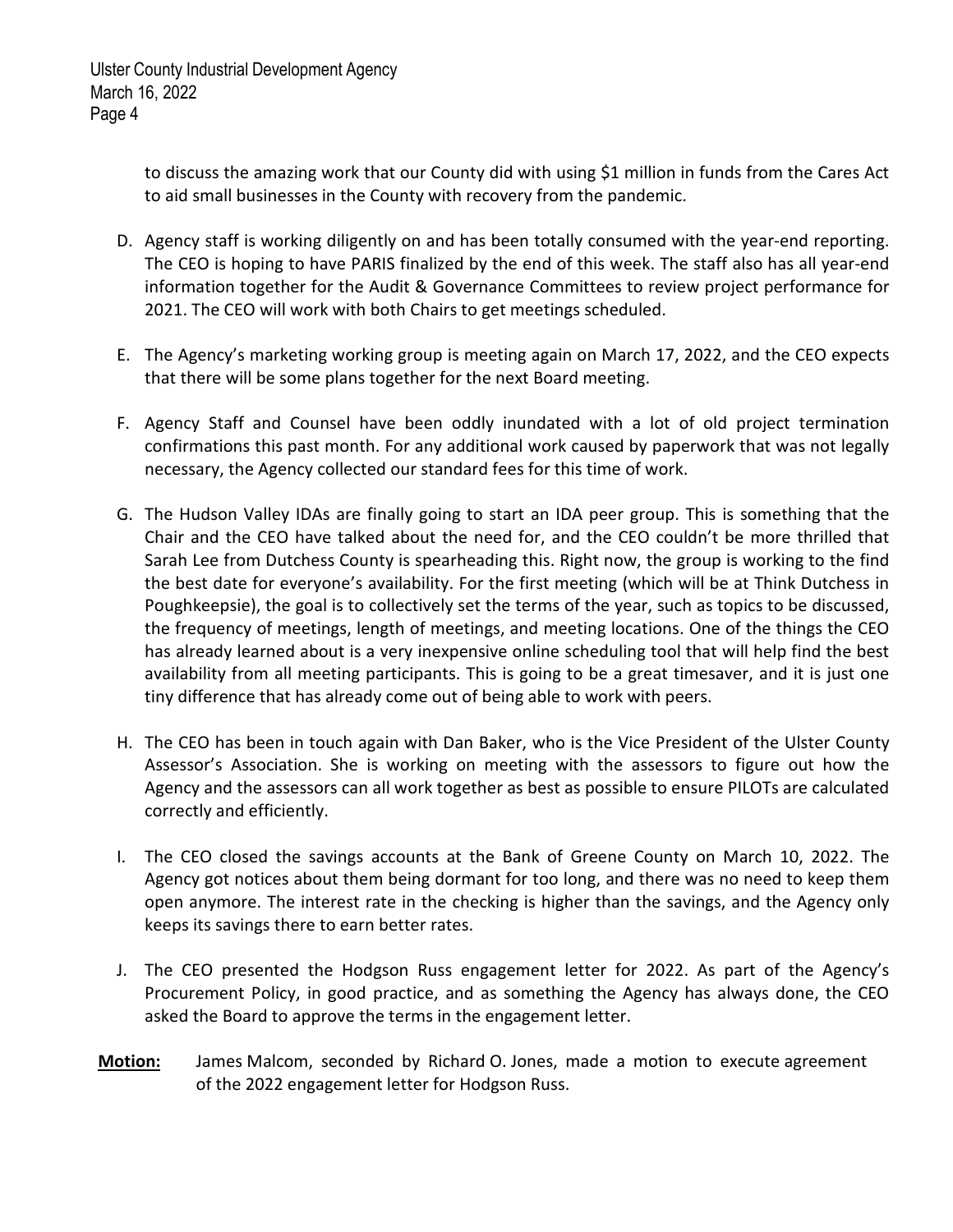| Vote:          | The motion was unanimously adopted (6-0).                                                                                                                 |
|----------------|-----------------------------------------------------------------------------------------------------------------------------------------------------------|
| <b>Motion:</b> | Dr. Diane Eynon, seconded by Orlando Reece, made a motion to approve the execution of<br>the updated contract for the CEO and Agency staff for 2021-2022. |
| Vote:          | The motion was unanimously adopted (6-0).                                                                                                                 |
| <b>Motion:</b> | Richard O. Jones, seconded by Faye Storms, made a motion to accept the CEO's report as<br>presented.                                                      |
| Vote:          | The motion was unanimously adopted (6-0).                                                                                                                 |

# COMMITTEE REPORTS

## Audit Committee

Committee Chair Dr. Diane Eynon reported on the following information:

- A. Construction Labor Monitoring Report ‐ There was nothing to report for from Loewke Brill as there were no workers on site at Inness during the month of February 2022.
- B. 2021 Audited Financial Statements All of the numbers and financial data in the audited financial statements will stay as they are in the draft presented before the Board at this meeting. The Auditors had reported that there were no adjustments or control findings. The only risks that were reported in the financial statement are part of the required information that must be put into all financial statements. The 2021 revenue increased over 250%. The expenses in 2021 decreased from what those in 2020. The IDA had approximately \$650,000 in its net fund balance at yearend.
- Motion: Michael J. Ham, seconded by Richard O. Jones, made a motion to approve the audited financial statements for 2021 as presented.
- Vote: The motion was unanimously adopted (6‐0).
	- C. The CEO answered the Chair James Malcolm's questions about whether there were going to be changes to the report from Loewke Brill. She expects changes next month after the Audit Chair provides more detail on what she would like to see.

Finance

No report.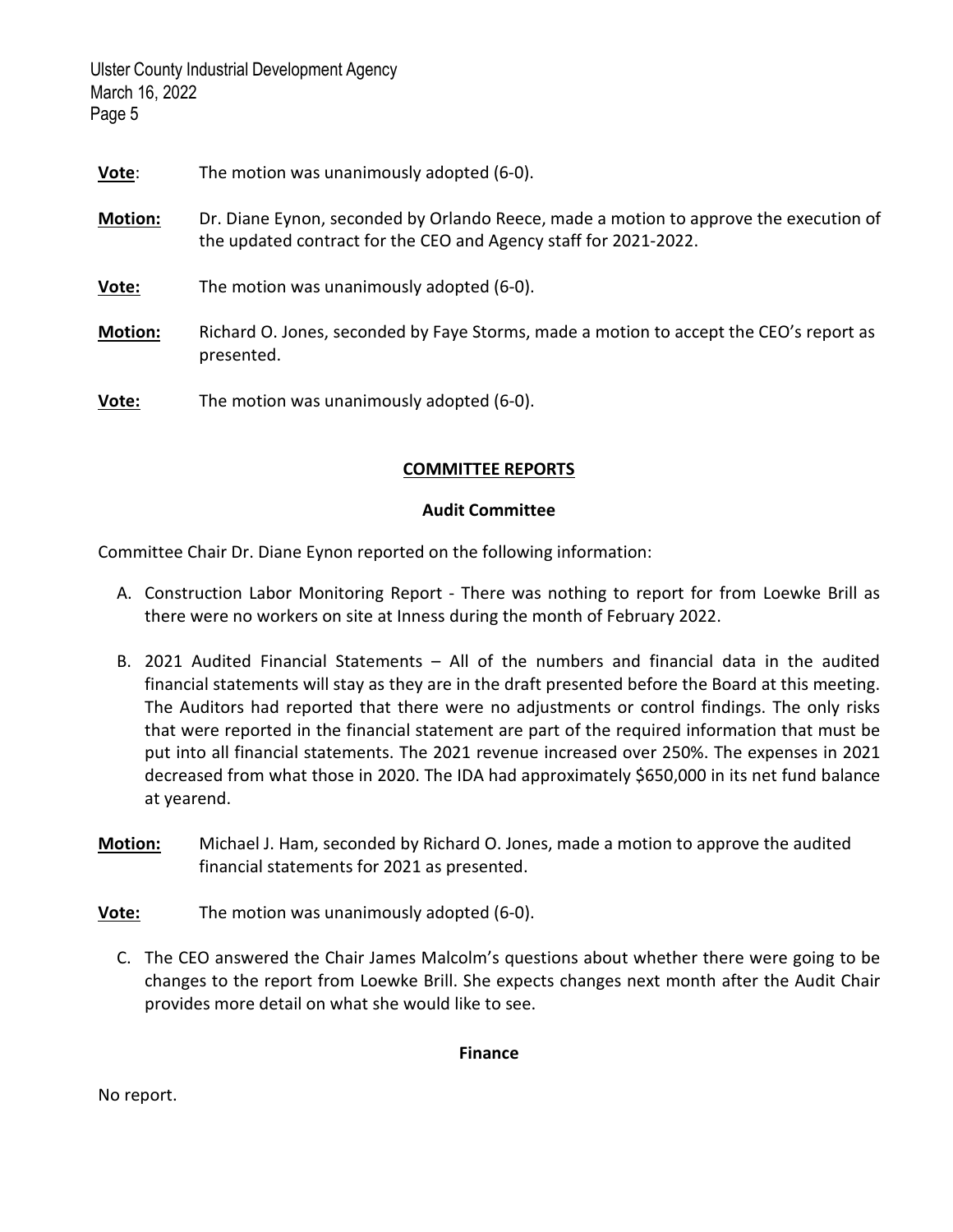#### **Governance**

Governance Committee Chair Michael J. Ham worked in conjunction with the CEO and Agency Counsel to present the Governance Committee report and recommendations as follows:

- A. Resolution Authorizing Modifications to Agency Fee Schedule Guidelines The Agency wants to create an avenue for the IDA to be able to share some of its revenue generated by fees with the CRC so that if there are funds in excess of what is needed to run the Agency, because the CRC's spending is not as limited. After detailed discussion, the Agency modified the resolution presented to split the fees collected with the CRC as follows: 75% of the fees to the IDA and 25% of the fees to the CRC.
- Motion: Richard O. Jones, seconded by Faye Storms, made a motion to approved the resolution with the changes discussed.

**Vote:** The Board voted as follows:

| James Malcolm      | Aye                |
|--------------------|--------------------|
| Diane Eynon        | Aye                |
| <b>Faye Storms</b> | Aye                |
| Michael J. Ham     | Aye                |
| Orlando Reece      | Aye                |
| Daniel Savona      | Absent with notice |
| Richard O. Jones   | Ave                |

- B. Resolution Approving Various Policy Changes
	- a. Changes to the Compensation Policy Renaming it and adding a provision that Board members are also responsible for attending two site visits per year.
	- b. Procurement Policy Changes There will be a non‐disclosure agreement for all vendors (including subcontractors of those vendors). Additionally, RFPs will be required for contracts that are \$10,000 and up (changing from \$5,000 and up). The Committee determined that the cost and work involved for the Agency and the vendor was not warranted for smaller contracts.
	- c. Local Labor Policy The reference about using local labor being three points on the matrix was changed to one point to match what is currently on the UTEP Matrix. The Resolution will need to be edited for the typo.
- Motion: Richard O. Jones, seconded by Orlando Reece, made a motion to approve the resolution with the changes discussed.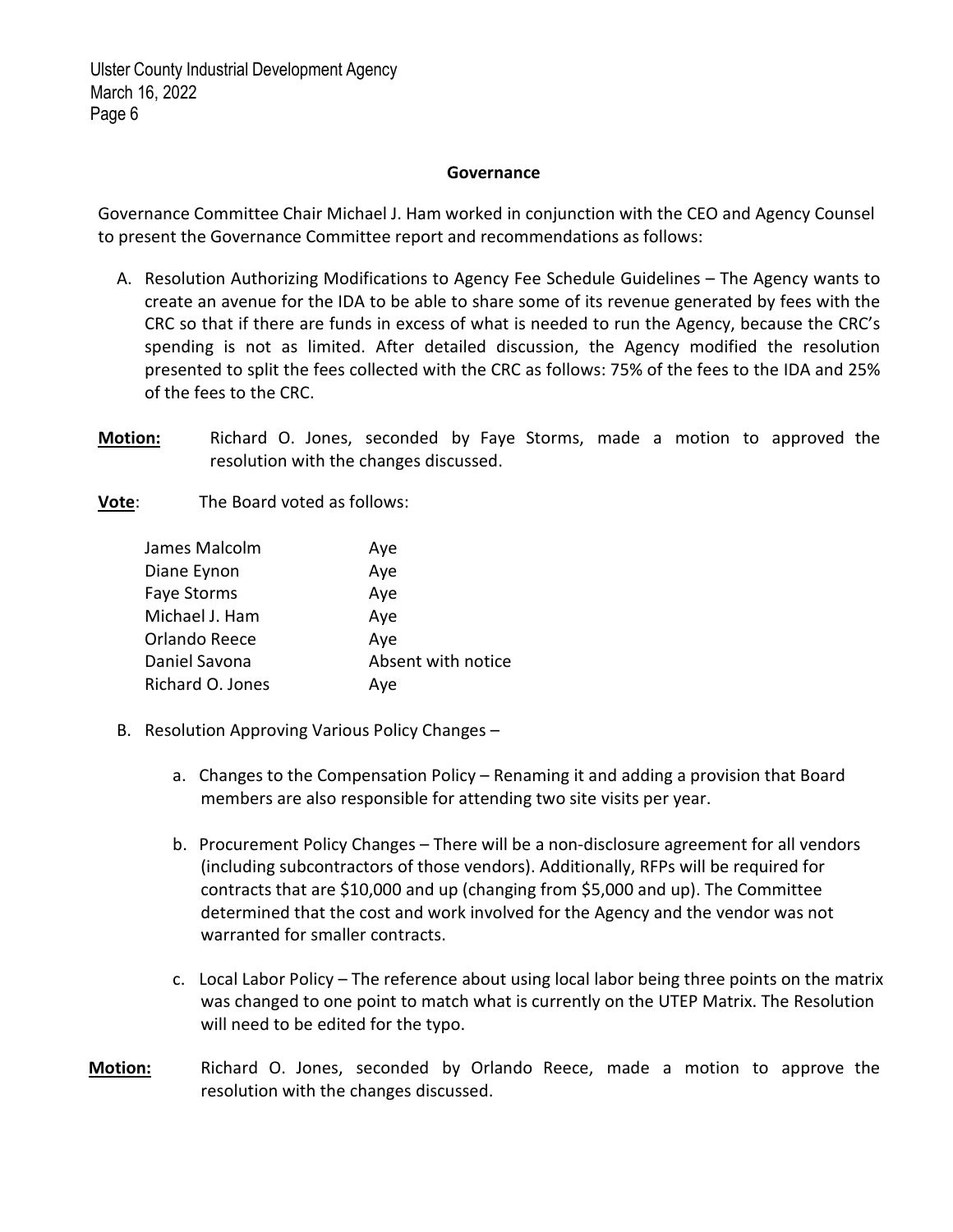Vote: The Board voted as follows:

| James Malcolm      | Aye                |
|--------------------|--------------------|
| Diane Eynon        | Aye                |
| <b>Faye Storms</b> | Aye                |
| Michael J. Ham     | Aye                |
| Orlando Reece      | Aye                |
| Daniel Savona      | Absent with notice |
| Richard O. Jones   | Aye                |

#### OLD BUSINESS

## Status of Pending Projects

Agency Counsel A. Joseph Scott reported on the status of pending projects:

- A. Wildberry Lodge LLC No changes.
- B. Magruder Solar, LLC No changes.
- C. Romeo Enterprises, LLC‐ Expected to have re‐drafts out soon and pushing to close soon.
- D. Bayside Marlborough No changes.

# Status of Pending Enforcement Matters

Agency Counsel A. Joseph Scott reported on the status of pending enforcement matters:

- A. Greenhouse/Posey Documents have been distributed, and the Project is expected to close this month.
- B. Darien Lake Documents have been distributed, and the Project is expected to close this month.
- C. Golden Hill/NH Realty The City Assessor will report back information regarding a claw‐back bill.

# NEW BUSINESS

A. KAGR2 Kingston, LLC – Robert Murray, counsel for the Applicant, and Greg Grainnes, Principal and General Counsel for the Applicant presented what is being requested of the IDA. Current